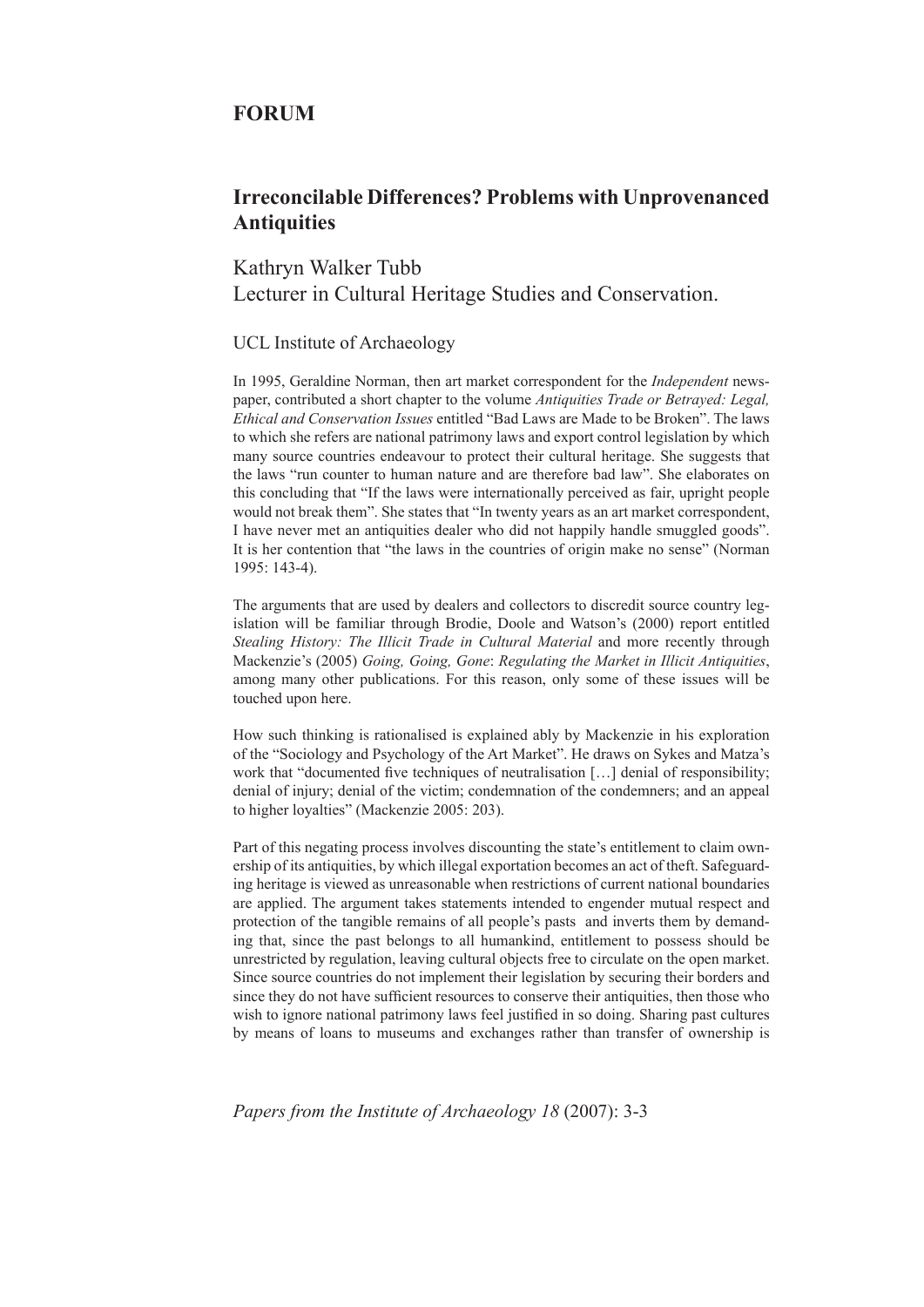largely ignored in the prosecution of free-trade arguments.

Another difficulty is the common failure of those arguing for a free trade to separate out antiquities from the rest of cultural property and to recognise their exceptionality. This is crucial because of the extreme difficulty in providing legal proof of ownership since clandestine excavation and successful insinuation of such material into the market relies on obscuring provenance. In 1994, I presented a paper arguing for this distinction to be made and for the consequences to be acknowledged if Merryman's "Draft Principles to Govern a Licit International Traffic in Cultural Property" were to be acceptable to the archaeological community (Tubb 1996; Merryman 1996/2000). Despite recognition of this in the 1995 UNIDROIT *Convention on Stolen or Illegally Exported Cultural Objects* and in the UK's (except Scotland) 2003 *Dealing in Cultural Objects (Offences) Act* the tendency to conflate art and antiques with antiquities persists.

The archaeological concern for context is dismissed in various ways. In a recent article in the New Yorker, Carlos Picón, curator of the Greek and Roman Department at the Metropolitan Museum of Art, is quoted as stating "'some archeologists only care about the dirt'" (Mead, 2007: 61). On the other hand, he is also reported to have told Mead that "Archaeologists […] are jealous of tomb robbers: 'They go on an excavation and find nothing; but an uneducated person, because they have the instinct of a Gypsy, they find a tomb'", contradictory and objectionable in equal measure. This statement is certainly interesting in that it inadvertently reveals the fact that much scientific excavation does not yield vast quantities of artefacts that could be utilised to satisfy market demand. Given increased concerns about human remains, his statement that "'I don't care about the bones, and the person buried there. […] What can you know about them, anyway? That he or she died at the age of thirty-five, with no teeth?'" betrays a disregard for the sensitivities of others. This is surprising in that it is voiced by a curator in such an eminent institution. At the same time, it is dismissive of the wealth of information recoverable by physical anthropologists that enriches and contributes to our knowledge of past societies by helping to construct an understanding of diet, illnesses, ritual practices, customs and so forth.

Part of the reason why so many archaeologists and heritage professionals advocate avoiding the study of unprovenanced artefacts is because their lack of origin makes it impossible to distinguish the looted from the historically removed material. Many dealers and collectors argue that the majority of the material on the market has come to light as the result of chance finds. The recovery of such material is by and large consequent upon agricultural activities and modern development projects, but these objects cannot be distinguished from pieces that have been recovered by the destructive process of mining archaeological sites for saleable finds. Their export is also likely to have been in contravention of the laws of the country of origin. The threat that conflict, modern development and agriculture pose to archaeology is real and the pressure is often insuperable. Perhaps it is in recognition of the fact that this loss is unavoidable that causes archaeologists to feel so devastated when confronted by pock-marked site after cratered site; sites that have clearly been destroyed to recover saleable finds. The scale of this damage is vast and impacts on sites that would otherwise be unthreatened, simply to supply the market.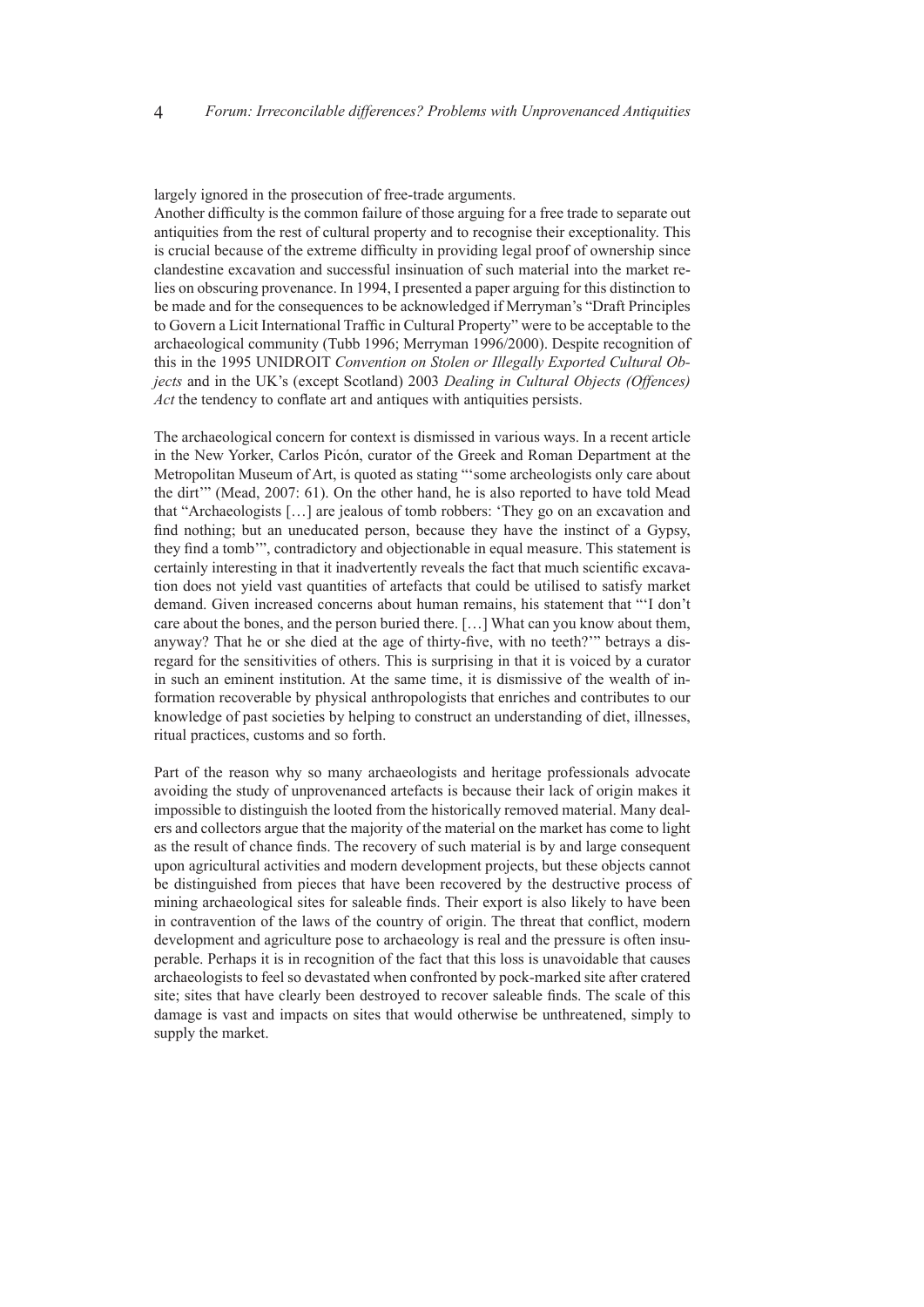This comes at a devastatingly high cost to our understanding of the past. (See, for example, Fig. 1, the site of Isin, in southern Iraq) Fragile remains tend not to survive in these circumstances. The obliteration of a site and the loss of knowledge is the same whether or not the recovered objects are commonplace or spectacular. Which carries the greater resonance, the gold wreath of oak leaves and acorns found at Vergina lying on the bones of Phillip of Macedon (Andronicos 1987: 171-173) or the gold funerary wreath with blue and green glass-paste inlays in the J. Paul Getty Museum (Towne-Markus 1997: 62-63)? Both are undeniably exquisite, but the latter has been shorn of its past associations.



**Figure 1.** Aerial view of the devastated site of Isin, southern Iraq, in September 2003. Looter pits eclipse scientifically excavated areas identifiable by walls and mounds of spoil in their immediate proximity. Courtesy of John Russell, Massachusetts College of Art and Design, Boston.

In recent years sites in Jordan have suffered from looting. Much of the material that has appeared on the market while distinctive, making it geographically and chronologically identifiable, is low value domestic pottery vessels. Assemblages of similar objects have been discovered at sites in the region that are being scientifically excavated. One such example is Tell es Sa'idiyeh, the biblical city of Zarethan, being excavated by a British Museum expedition under the direction of Jonathan Tubb. Here a 28<sup>th</sup> century BC public building destroyed by fire was discovered. A small room thought to have been a scullery yielded a dinner setting for eleven people that included dishes, bowls, mugs, flint knives, bone points and food residues identified as grapes, capers, olives, figs and pomegranate that had been cleared out of the dining area and stacked prior to cleaning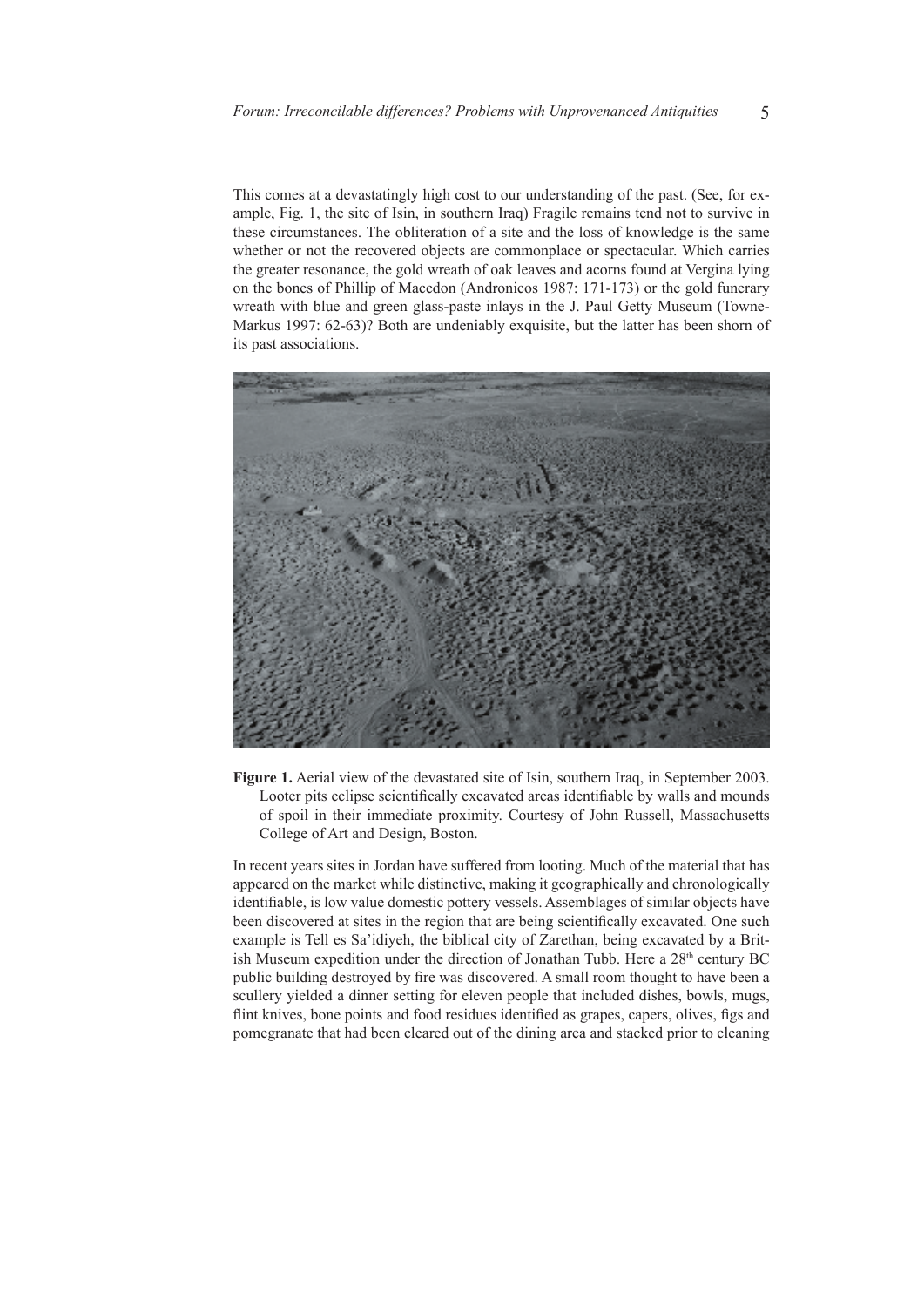(Figs. 2 and 3). The discovery of wheat on the ear actually made it possible to date the time of year of the destruction of the building to June or July (Tubb 2002: 46-48). Had finds in the scullery been looted, the food residues would have been discarded and the dinner setting split up and sold as individual, rather unremarkable ceramic vessels.



**Figure 2.** Scullery (Early Bronze Age, 2750 B.C.), Tell es- Sa'idiyeh, Jordan, with finds in situ. Courtesy of Jonathan Tubb, British Museum.

It is thus with a sense of something approaching futility that I view the willingness of collectors, dealers and many scholars to dismiss legislation designed to confer protection to archaeological sites as bad law that many feel entitled to ignore. It is market demand that drives the looting. Since looted material cannot be winnowed out from other unprovenanced artefacts, many archaeologists and conservators have elected not to work on unprovenanced objects. Respected scholars such as John Boardman have decried this as a form of censorship (Boardman 2006: 39-40). If so, in my experience, it is self-censorship. However, authentication and conservation of this material increases its cash value substantially, as does scholarly engagement with it, by publishing learned articles, translating obscure texts and inscriptions and so forth. For example, an untranslated incantation bowl with an Aramaic inscription (dating anywhere from the fifth to eighth century AD) is apt to sell for £300; the same bowl translated will sell for £3000 (Brodie, pers. comm.). Therein lies the aversion to working on this material. It feels wrong ethically. In many senses, it 'launders' objects.

There is a palpable frustration in seeing a looted site, in knowing the types of artefact that will have been recovered from it, in seeing those types of artefact on the market in the UK and offered for sale on the internet and in being powerless to do anything because the exact find spot cannot be identified or the date of its illicit removal from the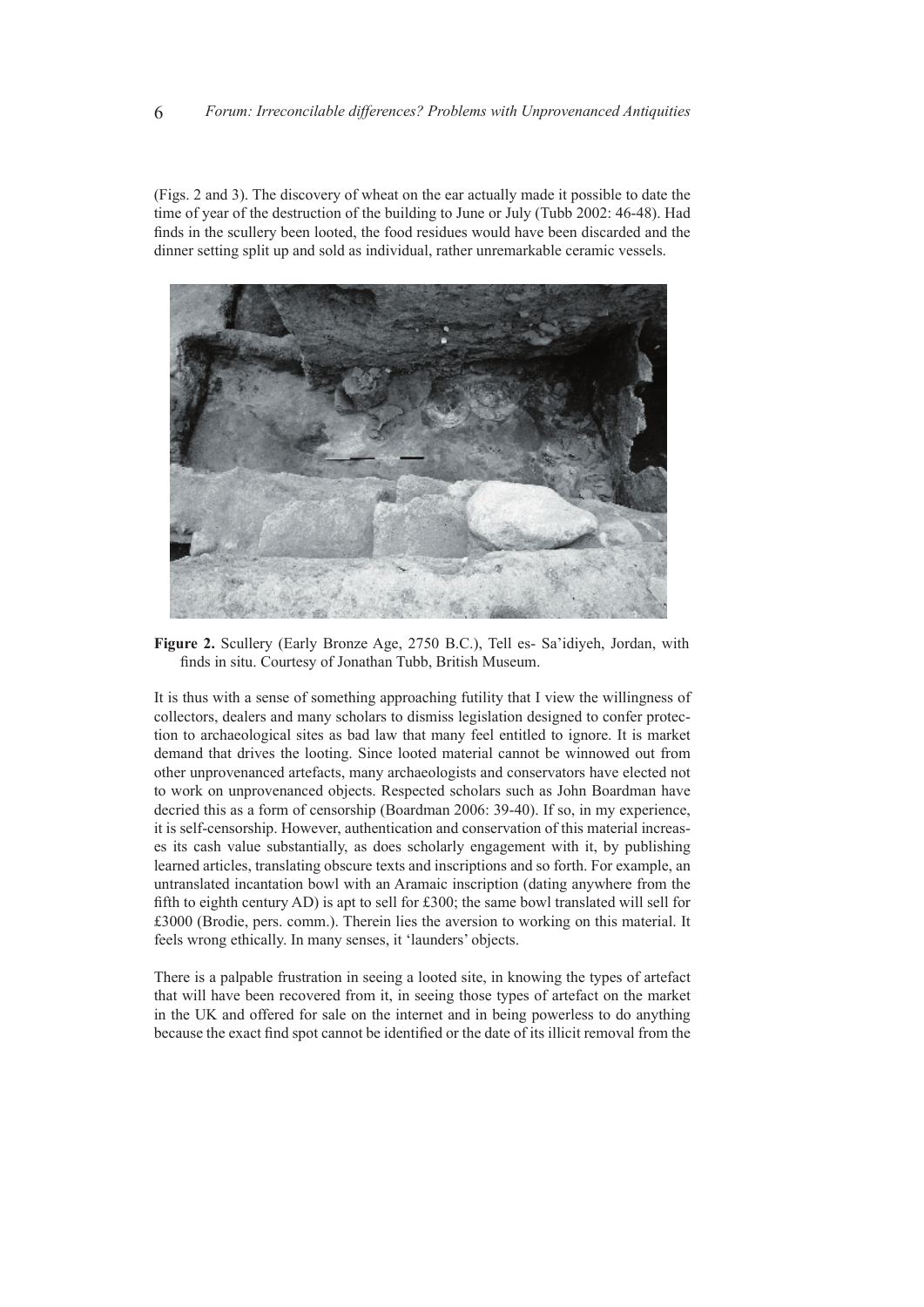country of origin cannot be established. This is the norm for clandestinely excavated objects. The likelihood of being prosecuted for trade in this material has been derisorily low. This view was reinforced by Mackenzie's (2005: 213, my emphasis) research in his statement that "The market interview sample displayed a high level of desire to buy unprovenanced antiquities, *a perception of adverse consequences (penal and other) at or approaching nil*, and a routine approach to the purchase of unprovenanced antiquities which suggested that the act had an established place in their 'comfort zone' of action".



**Figure 3**: Reconstruction of the scullery in the British Museum. The original placing of the individual artefacts has been retained in the display. (Please note that the objects are in the Museum as a result of an authorised division between the Department of Antiquities of Jordan and the expedition.) Courtesy of Jonathan Tubb, British Museum.

However, a coalescence of events in Italy have resulted in hard evidence becoming available leading to prosecutions of Marion True, former Curator of Antiquities at the J. Paul Getty Museum, Robert Hecht, a dealer of long-standing and some notoriety, and Giacomo Medici, accused of masterminding a trafficking ring siphoning looted Italian antiquities out of Italy via Switzerland. Moves to indict these individuals first came to the attention of the press in late 2003 (see, for example, D'Emilio 2003). There has been extensive coverage particularly in 2005-6 and an authoritative account is given by Peter Watson and Cecilia Todeschini in their book *The Medici Conspiracy*: *The Illicit Journey of Looted Antiquities from Italy's Tomb Raiders to the World's Greatest Museums* (2006). This has helped to put paid to those who were formerly so ready to dismiss archaeological concerns as being simply anecdotal with no basis in the truth.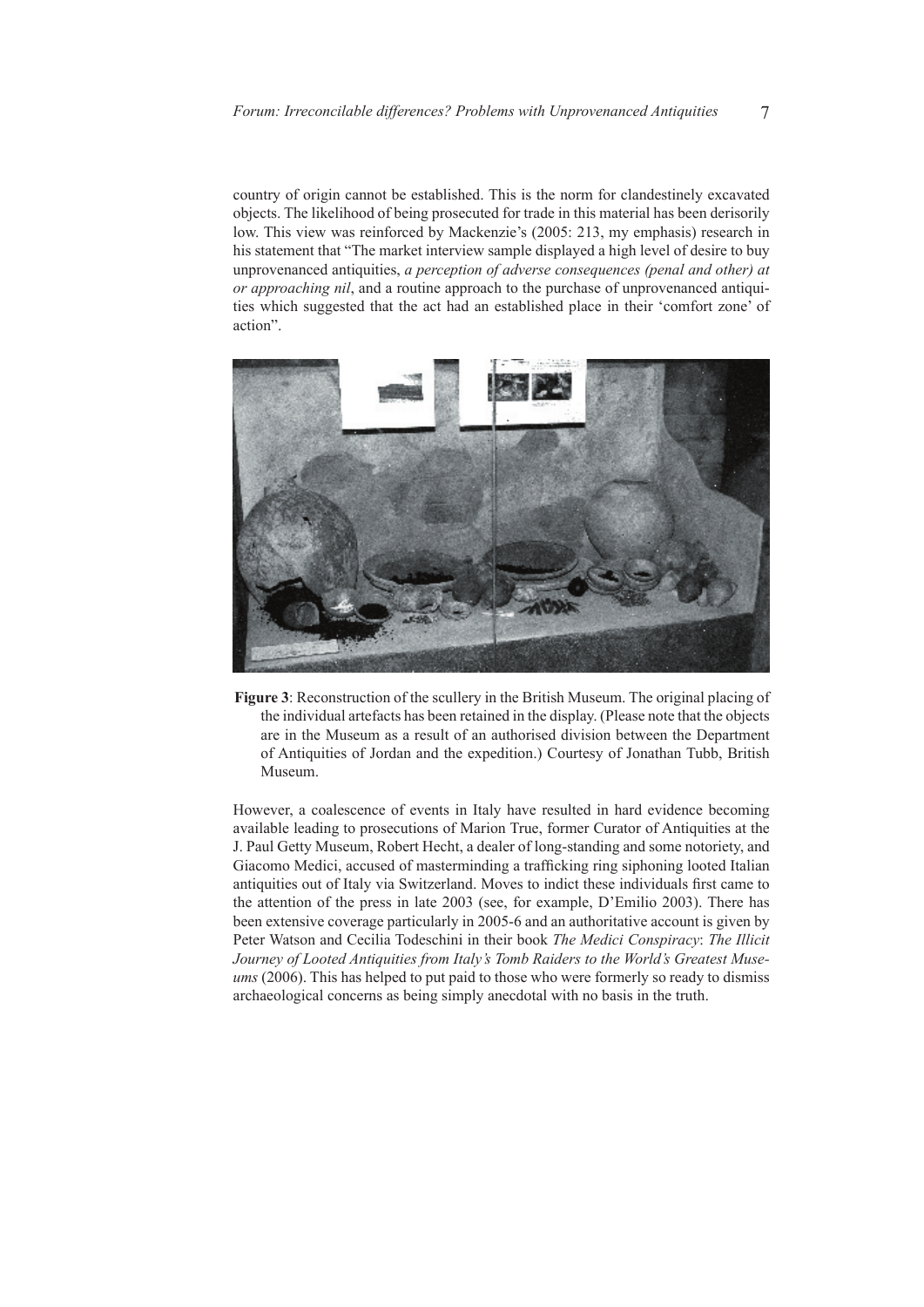The potency of the evidence has led a number of museums in the United States to sign agreements with the Italian authorities for the return of contested objects rather than sour relations and enter into litigation. Most recently, the J.Paul Getty Museum issued a press release announcing the signing of an agreement on  $25<sup>th</sup>$  September 2007 to return 40 objects (J. Paul Getty Museum 2007). Among these is an akrolithic sculpture thought to be of Aphrodite that was purchased in 1988 from a London dealer for approximately 20 million dollars (Slayman, 2006). The Boston Museum of Fine Arts signed an agreement for the return of 13 objects on 28<sup>th</sup> September 2006 (Museum of Fine Arts 2006). And on 21<sup>st</sup> February 2006 the Metropolitan Museum of Art agreed to return 21 artefacts to Italy as reported in the *New York Times* (Povoledo 2006).

It is worth considering an example from the above and the Euphronios krater is interesting and serves well in this capacity. It was purchased by the Metropolitan in 1972 from Robert Hecht and concerns about its provenance were raised immediately. The New York Times conducted a two-month investigation into its origins that was given extensive coverage from 19<sup>th</sup> - 24<sup>th</sup> February 1973. Dietrich von Bothmer, Picón's predecessor, is quoted as having said "I want to know where it was made, who did it and when […] I want to know whether it is genuine or fake. Its intermediate history is not important to archaeology. Why can't people look at it simply as archeologists do, as an art object" (Gage 1973). The Metropolitan paid one million dollars for the pot, an astronomical figure at that time. Gage quotes an editorial in *Archeology* which remarked that the sum paid "'cannot fail to encourage speculators […] And what of the thieves? [...] the brigands whose work has scarred archeological sites around the world. What visions of quick riches are now conveyed to them by this one transaction?'". The Metropolitan will retain the krater until 15<sup>th</sup> January 2008 under the terms of its agreement with the Italian Ministry of Culture. It will then be returned "in exchange for a mutually agreed-upon artefact of equal importance" (Povoledo 2006). The renowned scholar John Boardman regrets this decision and clearly appears to share von Bothmer's view stating in an interview with Diana Scarisbrick, an independent art historian, that "'The vase was made in Athens, traded to Italy in antiquity, then traded to New York in the  $20<sup>th</sup>$  century. It might be argued that it has been a more effective cultural inspiration in New York tha[n] it ever was in Greece, where it was made, or Italy, where it was soon put in a tomb. Its tomb context was its least important feature. We know who painted it, when and where, and can explain its decoration in detail'" (Scarisbrick 2006). The krater is clearly a superb creation. The loss of contextual information when it was looted from an Etruscan tomb (thought to be in Cerveteri) should not be disregarded. This does not detract from recognising it as a master work of art. Equally, under the terms of Italian legislation it is stolen property and its removal was criminal involving theft and smuggling.

Has the evidence that the Italian authorities are using in their negotiations had an impact on collecting practices? In the Getty's press release, Michael Brand states that "The signing of this agreement, coupled with *our new, tougher acquisitions policy*, means we can put the issues regarding these objects behind us and focus on building even stronger collaborations with Italy" (J.Paul Getty Museum 2007, my emphasis). Even Picón, though he may chafe at the restraints and rail at the archaeological commu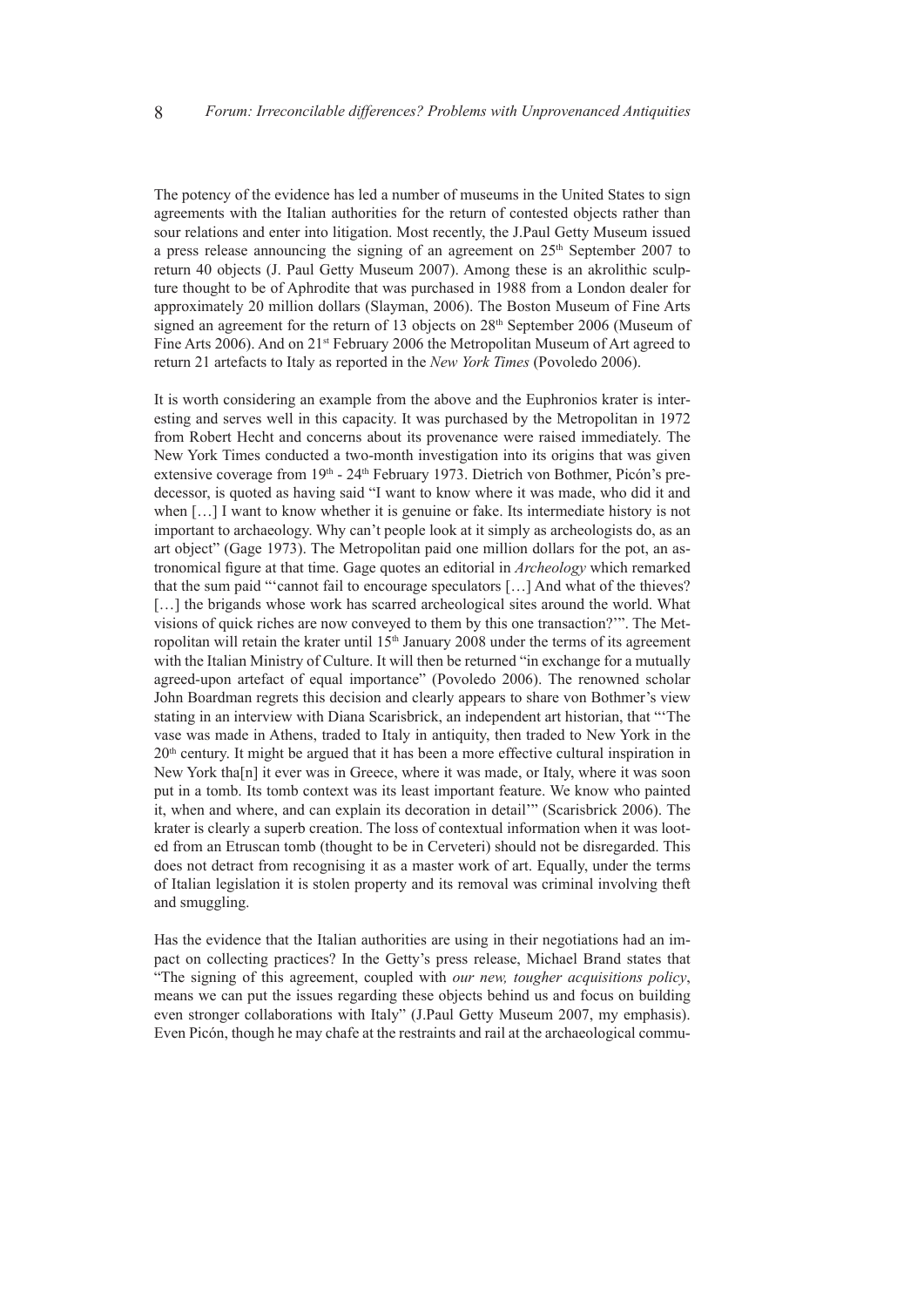nity acknowledges that "'Ninety-nine-point-nine-nine-nine per cent of what we have bought in the last generation has been absolutely and straightforwardly documented. Museums had better continue collecting. The rules change, or evolve, like everything else'" (Mead 2007: 55). However, Philippe de Montebello, director of the Metropolitan, concurs with Professor Boardman when he states that "'Ninety-nine percent of everything we know about antiquity we know from objects that were not out of digs' [...]and cit[ing] the Euphronios krater [...] as an example. 'How much more would you learn from knowing which particular hole in – supposedly Cerveteri - it came out of? […] Everything is on the vase.'" (Kennedy and Eakin 2006). It is telling when he continues, stating that "'the amount of archaeological material that is acquired by American museums - which has already enormously diminished in the last few yearswill become a trickle. [...] We buy almost nothing anymore".

Italy and other source countries' pursuit of their cultural heritage - acts of theft under the terms of their legislation - is seen as being irksome and unreasonable. The persistence of such attitudes is more likely to lead to source countries becoming more hardline and it is worth reiterating that loans and exchanges provide opportunities for sharing without the need for acquisition. The monetary value of the artefacts that have had to be returned amounts to millions of pounds/dollars. Museums surely cannot continue to sustain such losses. Therefore, trustees and those responsible for deciding whether to acquire a piece need to inquire closely into questions of provenance. Were the trade to shed its acknowledged secretive nature and adopt transparent policies, much of the wrangling could be avoided. The apparent unwillingness to move in this direction at the very least suggests that much of the stock is suspect.

Clearly, many collectors, dealers, museum curators and academics remain unconvinced of the importance of context and of the dubious ethics of handling stolen goods. As an archaeological conservator, I was dismayed when Andrew Oddy, the former Keeper of Conservation at the British Museum and then President of the International Institute for the Conservation of Historic and Artistic Works, wrote in a book review of his disagreement with the author [Elizabeth Pye] over the issue of conservators never working on "an object they believe to be looted from an archaeological site and illegally exported". He asserted that "Surely, if an object is in need of conservation, we as a profession should supply that need – especially if the object is actively deteriorating" (Oddy 2005: 19). In the process of providing such care, the conservator's condition report authenticates the artefact, and the conservator's actions may remove residues that would obscure its origins, arrest its deterioration and make it more interpretable and attractive, thereby rendering it much more valuable. There is an enormous amount of material needing the attention of a conservator that is legitimate. Archaeological conservation is intended to recover information about finds that feeds into the archaeological record. It is disheartening when such an eminent representative of the profession ignores these implications contingent upon his advocacy to work on material without regard to its provenance.

A colleague in UCL, Mark Geller, the Director of the Institute for Jewish Studies, argues cogently for his entitlement to study 650 incantation bowls that had been loaned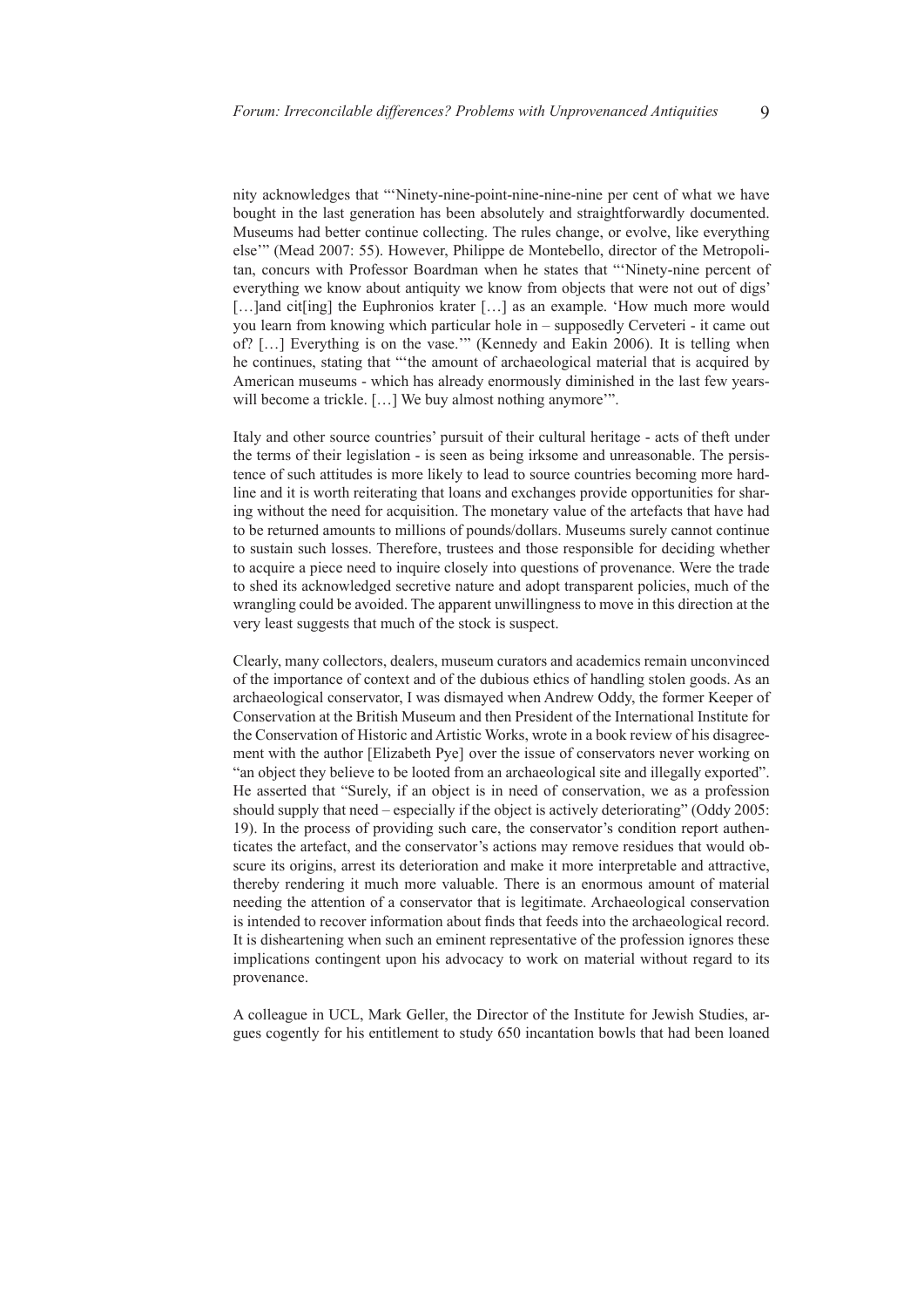to UCL by a private collector. However, his statement also states that "Within the past decade, hundreds of Aramaic incantation bowls have appeared on the antiquities market, collected from archaeological sites; there is no evidence that these objects have been stolen from a museum. As such, there is no identifiable owner" (Geller 2004). This ignores the fact that the probable country of origin, namely Iraq, has had protective legislation in place since 1936. A two-year investigation established by UCL investigated the provenance of the bowls. Sadly, the report, which was to have informed future policy for the whole of UCL, will not be published as the result of a settlement between the collector and UCL (Bailey 2007; Balter 2007).

The Institute of Archaeology can be justly proud of the fact that it has a strong policy regarding illicitly traded antiquities. Because of the difficulty in distinguishing these objects from those that have been in circulation prior to 1970 (a convenient watershed based on the date of the UNESCO Convention on the Means of Prohibiting and Preventing the Illicit Import, Export and Transfer of Ownership of Cultural Property), the staff have chosen not to study unprovenanced antiquities except on behalf of the police, courts or government of origin (Tubb 2002: 295-299). The stance is governed not merely by recognition of international and national legislation but also for ethical reasons. Unfortunately, it is clear that many still do not share our views.

## **References**

- Andronicos, M. 1987. *Vergina: the Royal Tombs and the Ancient City*. Athens: Ekdotike Athenon.
- Bailey, M. 2007. University Damned over Handling of Antiquities. *The Art Newspaper* 184, 13.
- Balter, M. 2007. University Suppresses Report on Provenance of Iraqi Antiquities. *Science* 318 (5850), 554-555.
- Boardman, J. 2006. Archaeologists, Collectors, and Museums, in Robson, E., Treadwell, L. and Gosden, C. (eds.) *Who Owns Objects? The Ethics and Politics of Collecting Cultural Artefacts*. Oxford: Oxbow Books, 33-46.
- Brodie, N., Doole, J. and Watson, P. 2000. *Stealing History: the Illicit Trade in Cultural Material*. Cambridge: McDonald Institute for Archaeological Research.
- D'Emilio, F. 2003. Antiquities Spark a Global Tug of War. MSNBC, 4<sup>th</sup> December 2003. [http://www.msnbc.msn.com/ id/3660463/p1/0/] [accessed 27<sup>th</sup> October 2007].
- Gage, N. 1973. How the Metropolitan Acquired 'The Finest Greek Vase There Is'. *New*  York Times, 19<sup>th</sup> February.
- Geller, M. 2004. From the Director of the IJS: Spies, Thieves and Cultural Heritage. [http:// www.ucl.ac.uk/hebrew-jewish/ijs/ news.htm] [accessed 1<sup>st</sup> June 2005].
- J. Paul Getty Museum 2007. Italian Ministry of Culture and the J. Paul Getty Museum sign Agreement in Rome. Issued 25<sup>th</sup> September 2007. [http://www.getty.edu/ news/press/center/italy\_getty\_joint\_ statement\_092507.html] [accessed  $26<sup>th</sup>$ October 2007].
- Kennedy, R. and Eakin, H., 2006. Met Chief, Unbowed, Defends Museum's Role. *New York Times*, 28<sup>th</sup> February.
- Mackenzie, S. R. M. 2005. *Going, Going, Gone: Regulating the Market in Illicit Antiquities*. Leicester: Institute of Art and Law.